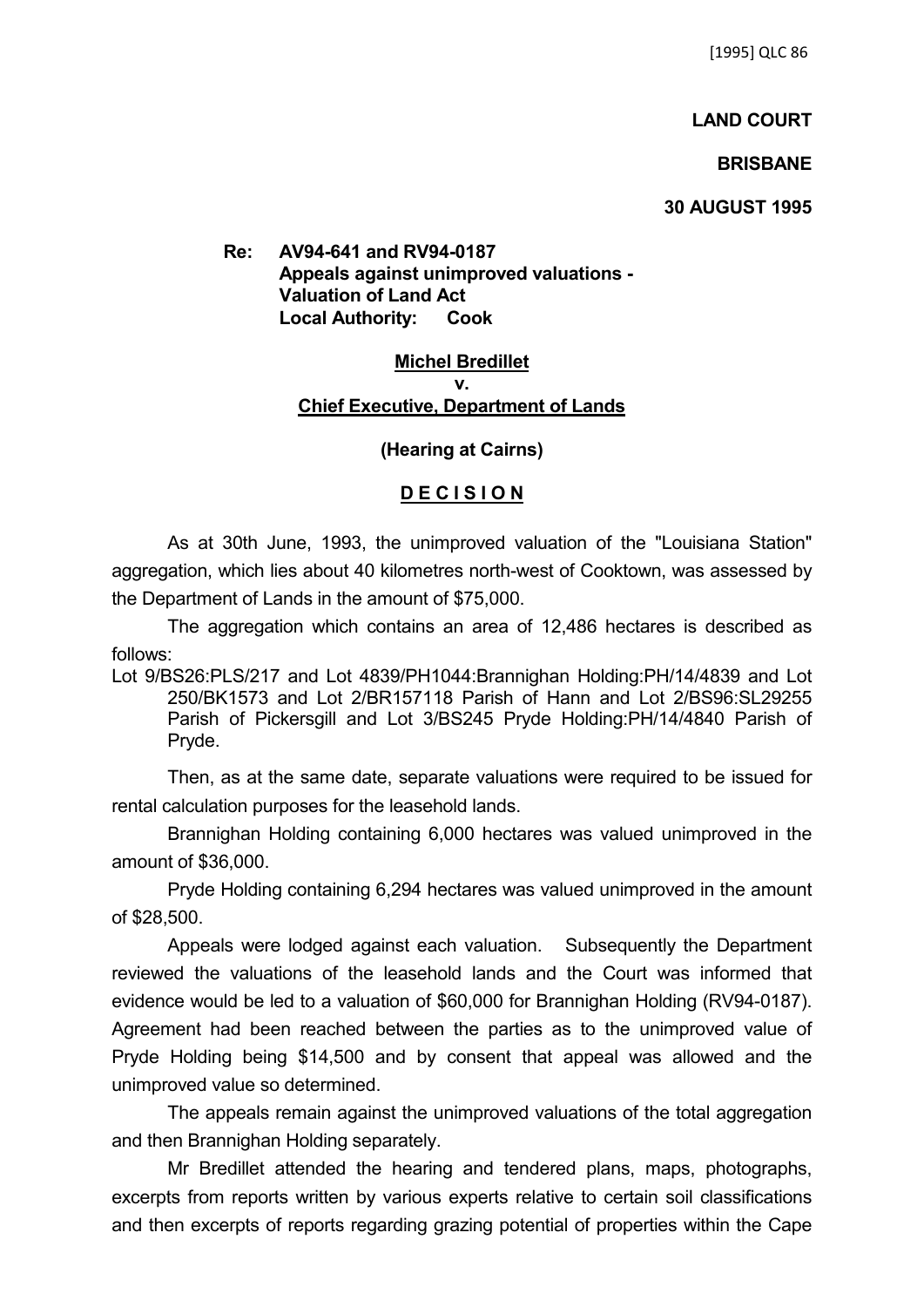York Peninsula. Mr Bredillet claims that Brannighan and Pryde Holdings have historically been recognised as some of the worst grazing lands within the Cape. It seems that some of the material he tendered regarding the estimates of carrying capacity for many properties in the Cape was related to early Lands Department estimates in connection with rental assessments. Apart from the allegation that the valuations as assessed by the Department greatly exceed the true value of the lands, the grounds of appeal suggest that the following matters have not been taken into account:

- (1) The stock carrying capacity of the land.
- (2) The Zamia infestation of the land.
- (3) The lack of readily accessible areas in the land.
- (4) Poor quality soils.
- (5) The existence of travelling stock routes.
- (6) Poor pastures.
- (7) Thick undergrowth.
- (8)Poor water-retention properties of the soil generally.
- (9)Acid soils.
- (10) Grass tree infestation.
- (11) Poison peach infestation.
- (12)General lack of local services and amenities for the benefit of the property.
- (13) Erosion.
- (14) General low grade of useability and productivity of the land.
- (15) Sickle pod infestation.
- (16) Rubber vine infestation.
- (17) Noogoora burr infestation.

Mr Bredillet spoke of the many disabilities the properties obviously possess. It is clear that management difficulties are many and the rewards from the grazing operation, few. The lands adjoin Hopevale Mission and Mr Bredillet has had problems over the years with trespassers and more recently tourists and the bureaucracy, particularly with regard to public access, official interpretation of the rights of others to the use of stock routes and his lack of control generally over the land. He sees the subject land as being seriously disadvantaged as a grazing property relative to rating and rental charges. In his opinion proximity to Cooktown is of no advantage in terms of grazing use and management costs. Rather he sees the property as disadvantaged in comparison with many other grazing properties with regard to access to Mareeba where cattle now have to be sold and from where service requirements and supplies are generally obtained.

Mr Bredillet is strongly of the opinion that the rental burden imposed on Brannighan as a separate holding then the rating burden on the total aggregation is not related in any way to the productive capacity of the land.

The Department's valuations were carried out by Mr S.D. Aitcheson. He had also been responsible for the valuation of Pryde Holding. Mr Aitcheson had adopted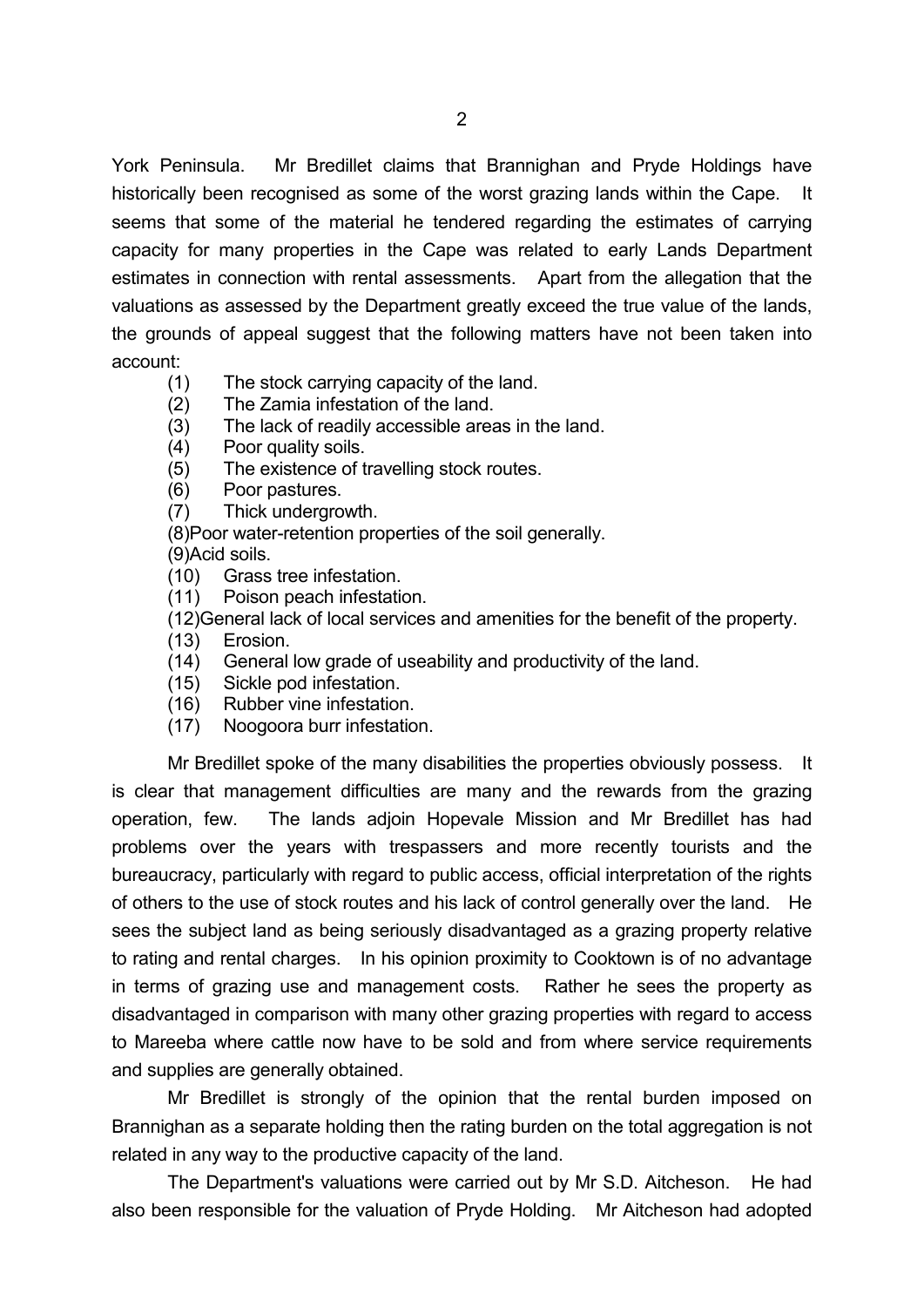a carrying capacity of one beast to 80 hectares for Pryde Holding. That had been the assessment made by the previous Department of the Valuer-General over the years, when that Department had been responsible for rating valuations. Similarly, he had adopted a carrying capacity of one beast to 30 hectares for Brannighan Holding for the rental valuation and one beast to 45 hectares over the total aggregation for the rating valuation. The valuation of Brannighan Holding, of 6,000 hectares, as a separate entity, was \$10 per hectare then the valuation of the total aggregation of 12,486 hectares was \$6 per hectare.

The classification of the land contained in the total aggregation was as follows: 550 hectares red undulating sandy forest soils;

4,900 hectares poor gravelly and sandy forest ridges and poor bastard scrub; 7,036 hectares inaccessible rough mountains.

The 550 hectares in the first classification is contained within Brannighan Holding. For comparison purposes, the separate reports provided to the Court for both Pryde and Brannighan were as follows:

Pryde Holding:

2,900 hectares of mixed bloodwood, wattle, turkey bush, bracken fern, yellow stringy bark, ti-tree, and grass tree with zamia throughout. Patches of heavy bastard scrub in centre of block and boggy swamps on headwaters of Isabella Creek.

3,394 hectares inaccessible rough mountains.

Brannighan Holding:

- 550 hectares easy to moderate undulating red sandy forest soils interspersed with rocky outcrops and poor gravelly ridges. Mainly along Isabella Creek and east of Isabella Creek.
- 5,450 hectares mainly poor gravelly and sandy forest ridges and mountains with parts inaccessible. The subject land is affected by zamia.

By comparison of the various reports it would seem that Mr Aitcheson would find about 3,642 hectares of "inaccessible rough mountains" on Brannighan within the 5,450 hectares of secondary classification.

Mr Bredillet said that about 150 head of mixed cattle are carried on Brannighan Holding together with the additional 192 hectares in his ownership. As I understood his evidence, due to the impossibility of keeping fences stock proof and the practice of the local Council in removing grids on public roads, cattle are not contained totally within Brannighan Holding but stray on to adjoining lands.

Mr Aitcheson had considered and agreed with the previous estimates of carrying capacity as recorded in the Valuer-General's records. This suggested about 206 head on the Brannighan section which includes the other lands owned by Mr Bredillet.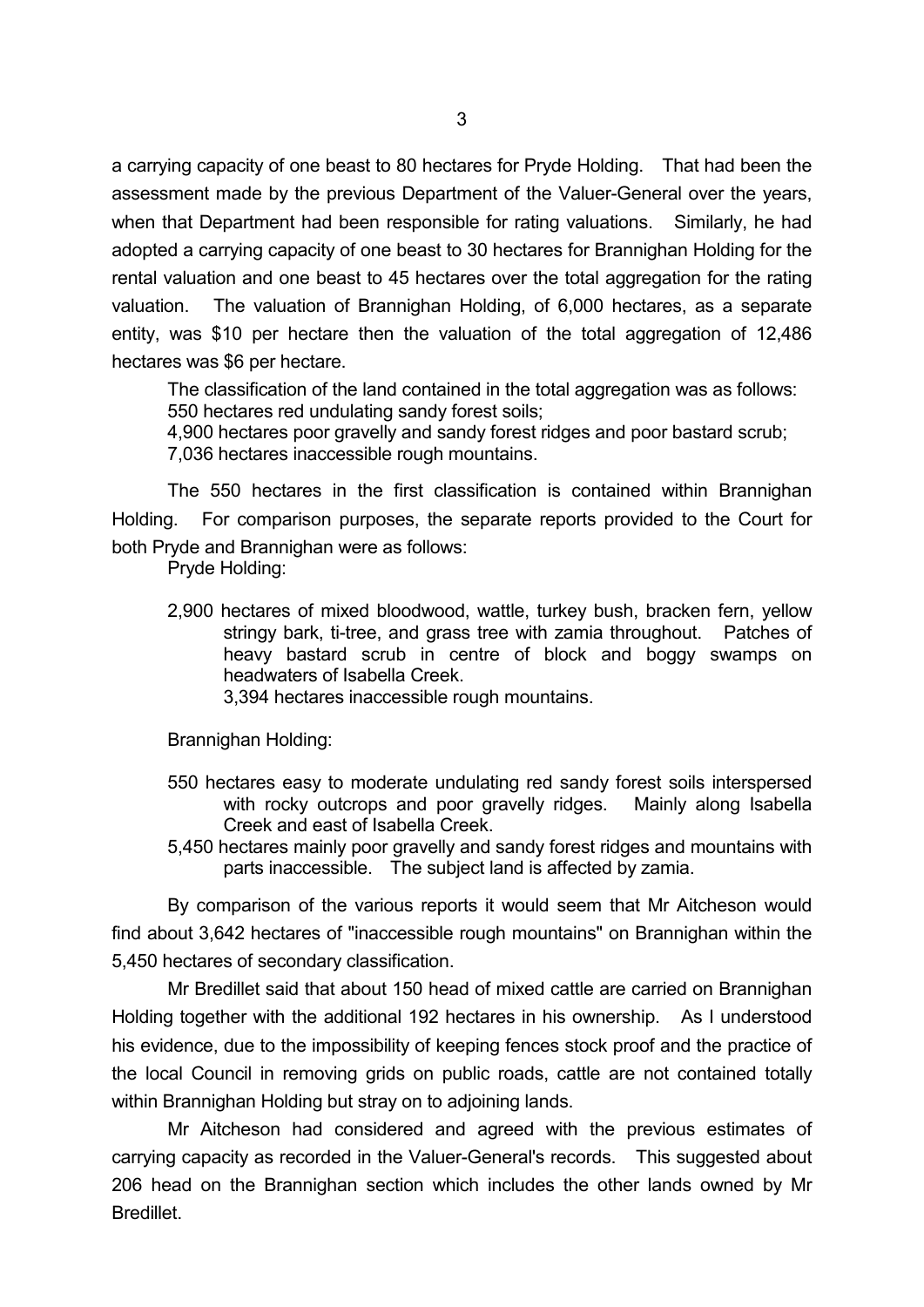Again, as I understood his evidence, Mr Bredillet indicated that about 200 head of mixed cattle were carried over the total Louisiana aggregation. Mr Aitcheson estimated about 284 head as being the potential carrying capacity of the total aggregation.

The primary area of disagreement as to potential relates to the "red soil" component of Brannighan Holding. Mr Bredillet said it is a deceiving soil type. While he accepts that it may look to have potential for improved pastures, it is of ash-type soil structure, which from his experience, is unresponsive to fertiliser, very susceptible to erosion and prone to sickle pod infestation. Mr Aitcheson holds the opinion that with proper management, that type of country in the Cooktown area is capable of being developed with improved pasture.

Mr Aitcheson says that it is the red soil area which sets Brannighan apart from other properties used for comparison of values on a relativity basis.

He had considered three nearby properties in that relativity valuation approach, namely:

- (1)Flaggy Holding of 7,770 hectares with an estimated carrying capacity of one beast to 35 hectares, valued at \$7.50 per hectare. This holding was described as comprising "2,000 hectares of good forest flats and 5,770 hectares poor rough hills".
- (2)Pickersgill Holding of 32,380 hectares with an estimated carrying capacity of one beast to 90 hectares, valued at \$2 per hectare, comprising "13,000 hectares of poor sandy country with some narrow river frontages and 19,380 hectares rough granite and sandstone hills".
- (3)"Alkoomie" of 18,900 hectares, with an estimated carrying capacity of one beast to 80 hectares, valued at \$2.50 per hectare, comprising "mainly poor gravelly ridges and mountainous country interspersed with small hollows".

Mr Aitcheson also provided details of two sales. One was of Flaggy Holding (as described in relativity example (1)), which property sold in July, 1992 for \$175,000 showing an analysed unimproved valuation of (on my calculation) \$19 per hectare when the applied valuation had been \$7.50 per hectare. The second sale of a 2,200 hectare property with estimated carrying capacity of one beast to 30 hectares, took place in February 1993, to show an analysed unimproved value of \$73.62 per hectare, when the applied valuation was \$20 per hectare. The sales had not been adopted as a basis for the 30th June, 1993 valuation, because, as I understood it, another sale in another location in the Cape had supported the then adopted level. The sales mentioned above, had they been adopted as a basis, would have involved a significant alteration to existing geographical relativity. It had been decided to take the conservative approach until the upward trend indicated in the changing relativity in the subject locality was more firmly established.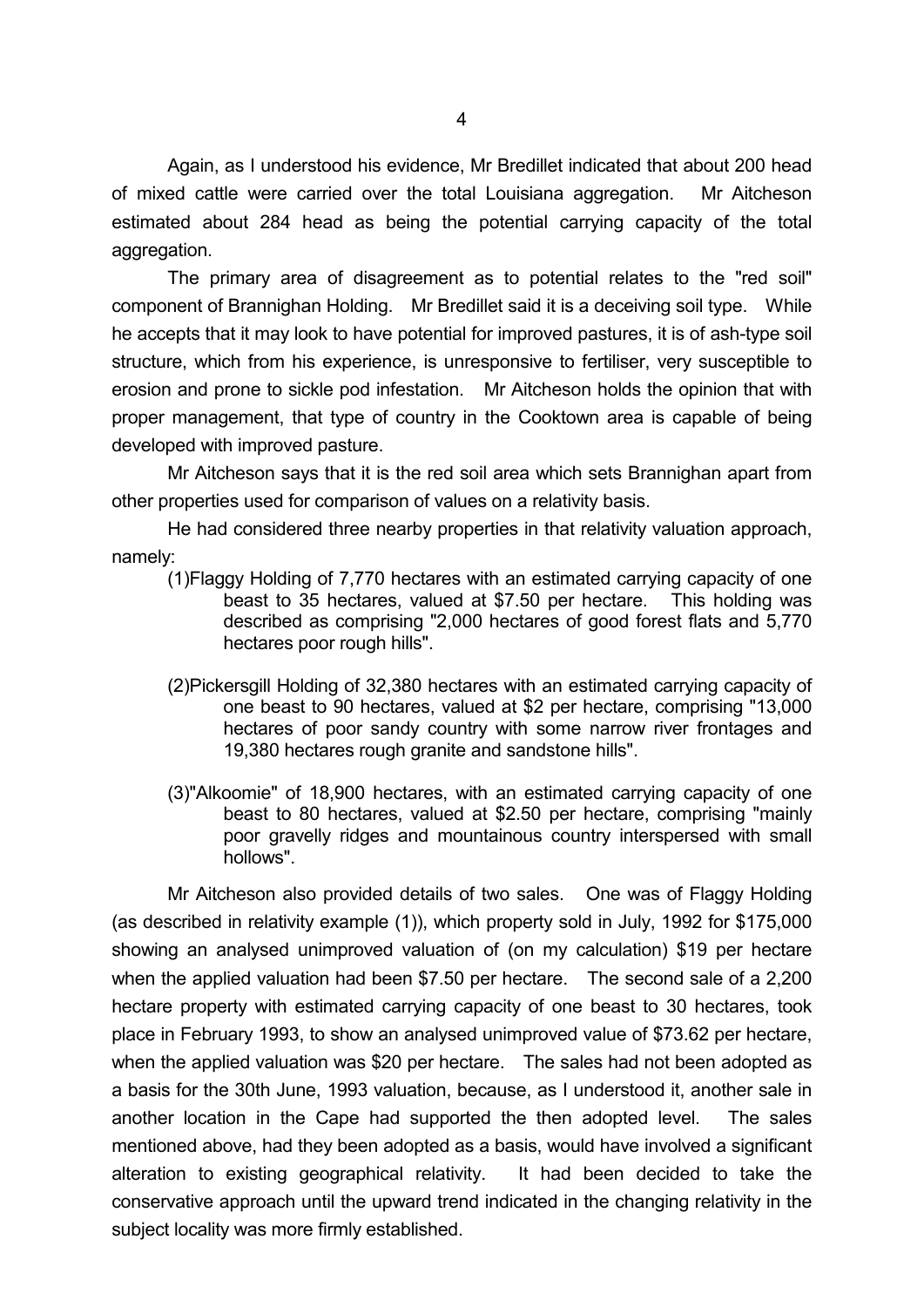Mr Bredillet was not impressed by the sales evidence. He holds the opinion that most Cape grazing properties are on the market and most of the sales which do take place are to inexperienced or imprudent purchasers. He feels that if anything, pure grazing values are receding as a result of uncertainty caused by such matters as the effect of potential "Mabo" land claims by Aboriginal people.

The sales evidence quoted by Mr Aitcheson had been discarded by the Department for this relevant date valuation. It follows that the primary basis of valuation was one of relativity and these matters require determination on that issue. It was not a matter raised by the Department and only in passing by Mr Bredillet, but the valuation of Pryde and Brannighan Holding as at 31st March, 1989, had been the subject of a previous appeal to the Land Court. These appeals were heard by myself and the decision handed down on 19th June, 1992 (V90-714 and 715). Mr Bredillet's previous arguments and evidence generally remain somewhat consistent. The grounds of appeal in the earlier matters were restricted to relativity issues. Interestingly, another valuer had used the valuations of the same properties as had Mr Aitcheson here but then also referred to another smaller property of 373.9 hectares containing superior red soil country which was valued at a much higher rate. The same values had been applied at the earlier date of valuation to "Flaggy" (\$7.50 per hectare), "Pickersgill" (\$2 per hectares) and "Alkoomie" (\$2.50 per hectare). That valuer, Mr P.J. Haydon, had, however, valued Pryde at \$4.50 per hectare and Brannighan (including the additional land) at \$10 per hectare. He had specifically inspected the subject lands and the comment was made in my decision that "Mr Bredillet during the course of the hearing accepted that the `ratio' between the two valuations under review was reasonable - it was the quantum of valuation which was not, in his opinion". I was "satisfied on the evidence of Mr Haydon that relativity in the immediate locality of the subject properties had been given specific expert consideration" and that relativity had not been proved to be wrong. The appeals were dismissed. The result of that decision was that the valuations of \$28,000 (Pryde) and \$62,000 (Brannighan including the additional land) totalling \$90,000 were affirmed.

The valuation of the aggregation is now in the amount of \$75,000, which essentially represents a reduction of \$15,000 in total. The valuations of the property used as relativity examples remain constant. The difference lies in the valuation of Pryde Holding. Although not raised during the hearing, the expert opinion of Mr Aitcheson is clearly that Mr Haydon and as a consequence, the Court, got it wrong as at 31st March, 1989. Mr Aitcheson found 2,900 hectares of the first classification and 3,394 hectares of "inaccessible rough mountains" on Pryde Holding, while Mr Haydon had found 3,794 hectares and 2,500 hectares in the two classifications respectively. That might have been one explanation, although it is noted that the opinion of both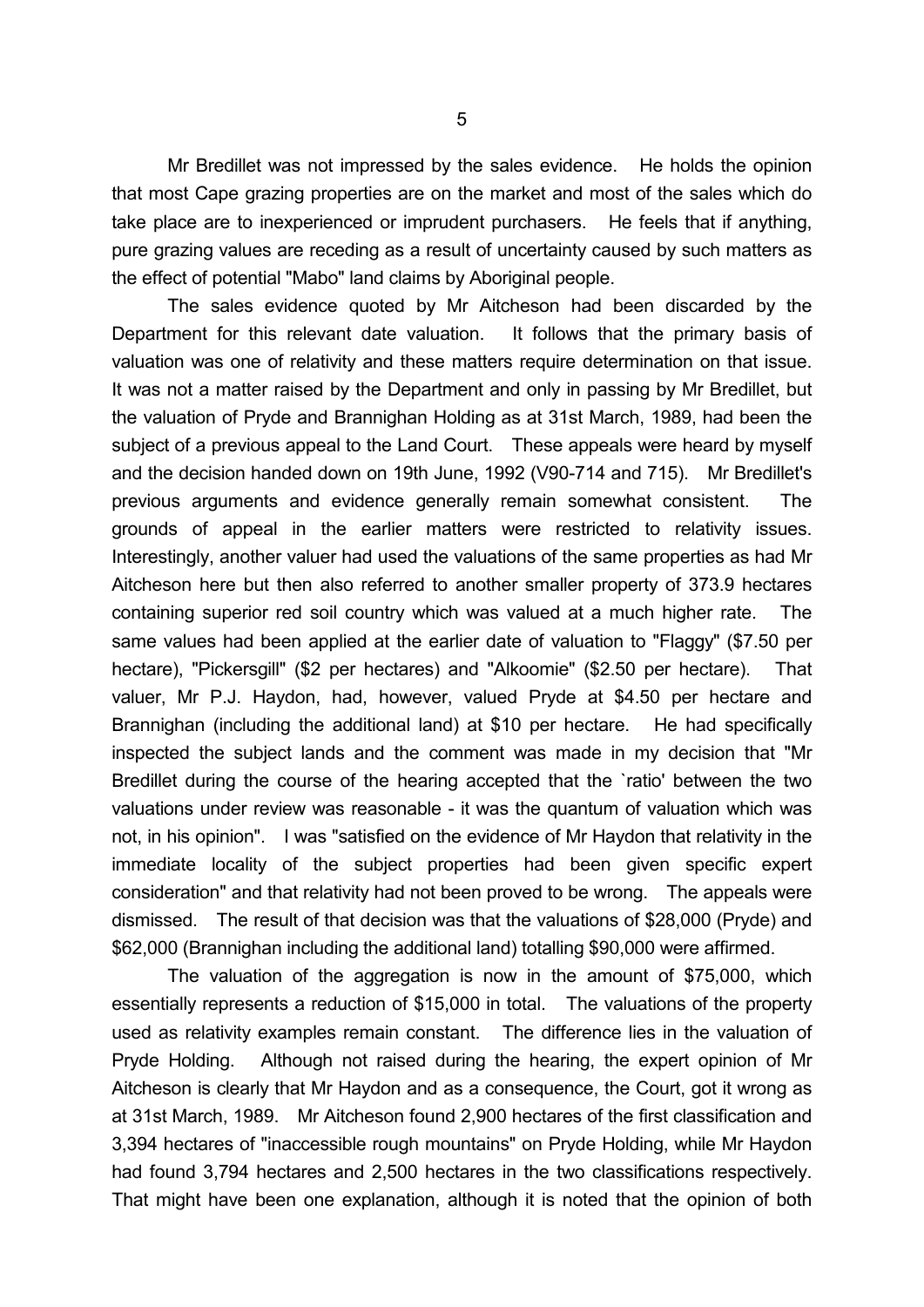valuers remained the same as to the carrying capacity potential of that land - i.e. one beast to 80 hectares over the total area.

The question of carrying capacity, as it should have, seemed to have significance in Mr Aitcheson's considerations. He drew attention to the resultant unimproved beast area values as being of some comfort to him - i.e. Flaggy unimproved beast area value \$262.50 (one beast to 35 hectares); Pickersgill - \$180 (one beast to 90 hectares); Alkoomie - \$200 (one beast to 80 hectares) then Pryde - \$184 (one beast to 80 hectares) and previously \$360; Brannighan - \$300 (one beast to 30 hectares) and the total aggregation of Louisiana - \$270 (one beast to 45 hectares).

Although I was persuaded to accept Mr Haydon's opinion as to the relativity between Pryde and Brannighan, as at 31st March, 1989, Mr Aitcheson, as he was perfectly entitled to do, has introduced another opinion. No evidence was led specifically with regard to the Pryde Holding as a separate entity for that appeal was determined by consent. Nevertheless Pryde forms an integral part of the Louisiana aggregation valuation and I am able to accept that Mr Aitcheson did not act rashly in his decision to reduce the valuation of Pryde Holding so significantly. He says that he agreed with the previously existing estimate of carrying capacity of one beast to 80 hectares for Pryde Holding. However, when the overall "unimproved beast area value" is considered, I suspect that a lighter carrying capacity might well be argued if a valuation of \$2.30 per hectare is correct, as has been submitted. Mr Bredillet said that the correct carrying capacity of Pryde Holding was that as suggested by the earlier Lands Department records (as opposed to the later Valuer-General estimates) i.e. one beast to 125 hectares. He sees it as relevant, no doubt with good reason, that the original Lands Department estimates had been adopted in certain studies by the Department of Primary Industries and consultants to the Government. While the purpose of the report was not disclosed, Mr Bredillet tendered an excerpt from a Connell Wagner Pty Ltd report said to be prepared for the Government in which the carrying capacity of Pickersgill was stated as one beast to 90 hectares and for Alkoomie as one beast to 85 hectares. The Department now adopts the same carrying capacity for Pickersgill and a slightly higher capacity (one beast to 80 hectares) for Alkoomie. However the original Lands Department estimates for the subject property, being one beast to 125 hectares overall (also as contained in the Connell Wagner report), have now been increased to one beast to 45 hectares overall. Mr Bredillet says that the only reason he has been able to increase the carrying capacity to 200 head (about one beast to 60 hectares overall) on Louisiana and to about 150 head on Brannighan (about one beast to 40 hectares) is due to his particular efforts in poisoning the zamia which infests the property in its unimproved state. As a result he sees himself as being penalised by having improved the land at significant personal cost.